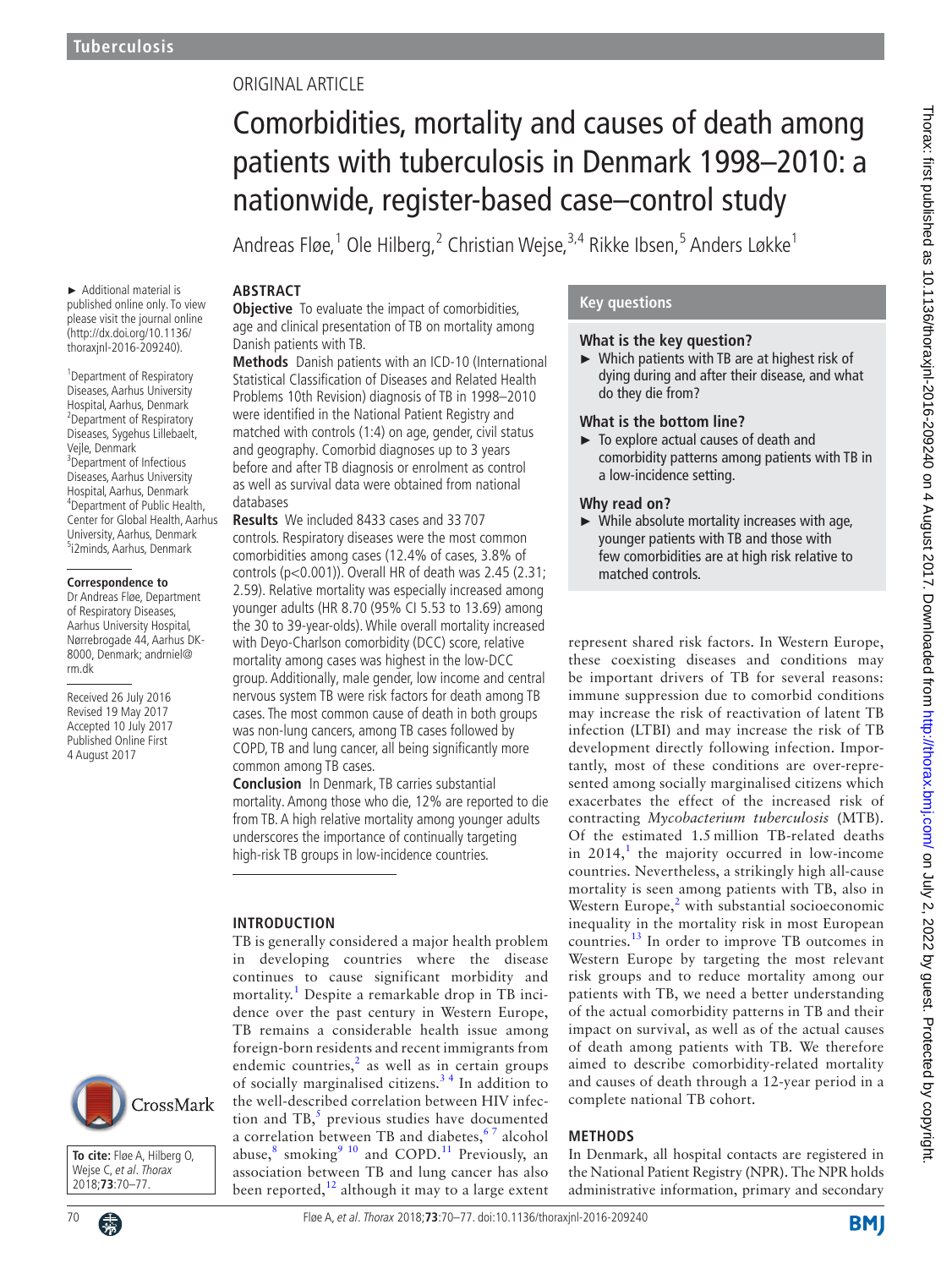diagnoses and information on diagnostic and treatment procedures using the International Statistical Classification of Diseases and Related Health Problems 10th Revision (ICD-10). Primary sector contacts (general practice and specialist care) are recorded in the National Health Security Registry. We extracted data on all patients with a primary or secondary ICD-10 diagnosis of A15 through A19 in the period 1998–2010 (12 years). This includes pulmonary TB (PTB) and extrapulmonary TB (EPTB), but not latent TB (LTBI). Data were available for the entire observation period, allowing us to trace patients both retrospectively and prospectively relative to the time of diagnosis, as described elsewhere[.14](#page-7-10)

The Danish Civil Registration System contains information about cohabitation status, marital status, education, income, pensions, and so on,<sup>[15](#page-7-11)</sup> but it does not contain information on ethnicity, according to Danish law. We randomly selected controls matched by age, gender, geographical area and marital status, but we refrained from matching on income status or education level, as this would compromise the ability to find matching controls in a close geographical area, and would limit the possibility to study the effect of such socioeconomic determinants. The patient-to-control ratio was 1:4. If a patient or control was not present in the registry on 1 January in a given year because of death, imprisonment or emigration, the corresponding control or case was excluded.

Information pertaining to the patient before and after his or her TB diagnosis was extracted from the databases for the years 1998–2010. Comorbidity data prediagnosis were obtained in the 3 years preceding the TB diagnosis; therefore, prediagnosis comorbidity and comorbidity-related mortality could be evaluated for the years 2001–2010. Equally, postdiagnosis comorbidity could be evaluated for the years 1998–2007. Morbidity data were extracted as primary and secondary diagnoses and further classified into main disease groups in accordance with the WHO ICD-10 criteria. Diagnostic codes were grouped manually and reported on the basis of their statistical significance and relevance. From comorbidity data, we calculated Deyo-Charlson comorbidity (DCC) score. The DCC includes 17 diagnostic groups in a weighted score that associates with 1-year mortality, in a model adapted for use with administrative register data,  $^{16}$  and for use with ICD-10 diagnoses.<sup>17</sup>

Data collection and manuscript preparation were completed in accordance with the STROBE (STrengthening the Reporting of OBservational studies in Epidemiology) statement.<sup>18</sup>

#### **Statistical analysis and ethical considerations**

The study was approved by the Danish Data Protection Agency. Ethical approval was not required as data handling did not involve revealing the identity of any patients or control subjects. Comorbidity data were analysed using a conditional logistic regression model, yielding ORs with 95% CIs. Data reported as percentages were compared using Pearson's  $\chi^2$  test. Survival data were reported using the Kaplan-Meier survival function. Relative survival was expressed as HRs derived from a Cox proportional hazards model. Statistical analysis was performed using SAS V.9.1.3. A significance level of 0.05 was assumed for all tests.

# **Results**

## **Study cohort**

We extracted survival data on 8433 TB cases and 33707 matched controls ([figure](#page-2-0) 1). Comorbid diagnoses in the 3 years preceding TB diagnosis were captured from 6713 cases and

28217 matched controls. Hereof 3750 (55.9%) of cases and 15681 (55.6%) of controls were male, and 32.9% were 30–49 years old. Postdiagnosis comorbidities could be retrieved from 7311 cases and 31194 controls (1998–2007). The total cohort and the subgroups with pre and postdiagnosis comorbidity information were comparable with regard to age, gender and educational level (data not shown).

## **Comorbidities**

At the time of TB diagnosis, the majority of TB cases (86.34%) had a DCC score of 0, although the corresponding number for controls was significantly higher  $(93.99\%)$  (p<0.001). Respiratory diseases, including COPD, were significantly more common among cases than among controls before TB diagnosis (12.4% of cases vs 3.8% of controls; OR 2.28 (95% CI 2.08 to 2.51)) as well as after diagnosis (15.3% of cases vs 4.3% of controls; OR 2.33 (95% CI 2.11 to 2.56)). Other disease categories being significantly more common with cases than controls in the 3 years preceding the TB diagnosis included haematological disorders (2.1% of cases vs 0.4% of controls, OR 2.20 (95% CI 1.72 to 2.80)), mental disorders (4.8% of cases vs 1.4% of controls; OR 1.87 (95% CI 1.52 to 2.12)), non-TB infectious diseases (4.9% of cases vs 1.5% of controls; OR 1.78 (95% CI 1.53 to 2.06)), dermatological diseases (4.8% of cases vs 1.8% of controls; OR 1.66 (95% CI 1.43 to 1.91)) and gastrointestinal disorders (11.3% of cases vs 5.1% of controls; OR 1.44 (95% CI 1.31 to 1.59)). Neoplasms and cardiac disorders were both more common among cases than among controls, but not statistically significant. Online [supplementary 1](https://dx.doi.org/10.1136/thoraxjnl-2016-209240) provides a complete overview of pre- and postdiagnosis comorbidities grouped into main ICD-10 categories and by single disease category.

# **Mortality by age and gender**

Overall mortality in the total cohort is illustrated in [figure](#page-3-0) 2. The HR for death was 2.45 (2.31; 2.59), primarily reflecting elevated mortality in the first 2 years after the TB diagnosis.

Death was a rare occasion in subjects under 20 years of age, among cases as well as controls; and no significant difference was observed in mortality in this age group. For all age groups above 20 years of age, mortality was significantly higher among cases than among controls ([table](#page-4-0) 1 and online [supplementary 2\)](https://dx.doi.org/10.1136/thoraxjnl-2016-209240). While absolute mortality increased with age, relative mortality was highest among younger adults from 30 to 39 years of age, as depicted by an HR of 8.70 (5.53; 13.69) [\(table](#page-4-0) 1). Mortality was higher among men than among women, as depicted by an HR for men of 3.58 (3.27; 3.92) and 3.01 (2.69; 3.36) for women.

# **Impact of DCC score, TB location and income on mortality**

Of the 6713 TB cases and 28 217 controls providing prediagnosis information, 1512 (22.5%) cases and 2581 (9.1%) controls passed away. The mortality pattern was influenced by prediagnosis comorbidity burden and by localisation of TB ([figure](#page-5-0) 3). Mortality was significantly higher among cases than among controls when the DCC was 0 (Kaplan-Meier survival estimate at 5 years: 0.85 (0.84; 0.86) vs 0.95 (0.948; 0.953)) and score 1–2 (0.55 (0.49; 0.60) vs 0.67 (0.63; 0.70)). With DCC score of 3 or more, an insignificant trend of inferior survival in the control groups was seen (Kaplan-Meier survival estimate at 5 years: 0.40 (0.24; 0.57) vs 0.35 (0.21; 0.48)). Importantly, though, the groups with DCC score of 3 or more included few subjects; 114 (1.7%) cases and 115 (0.4%)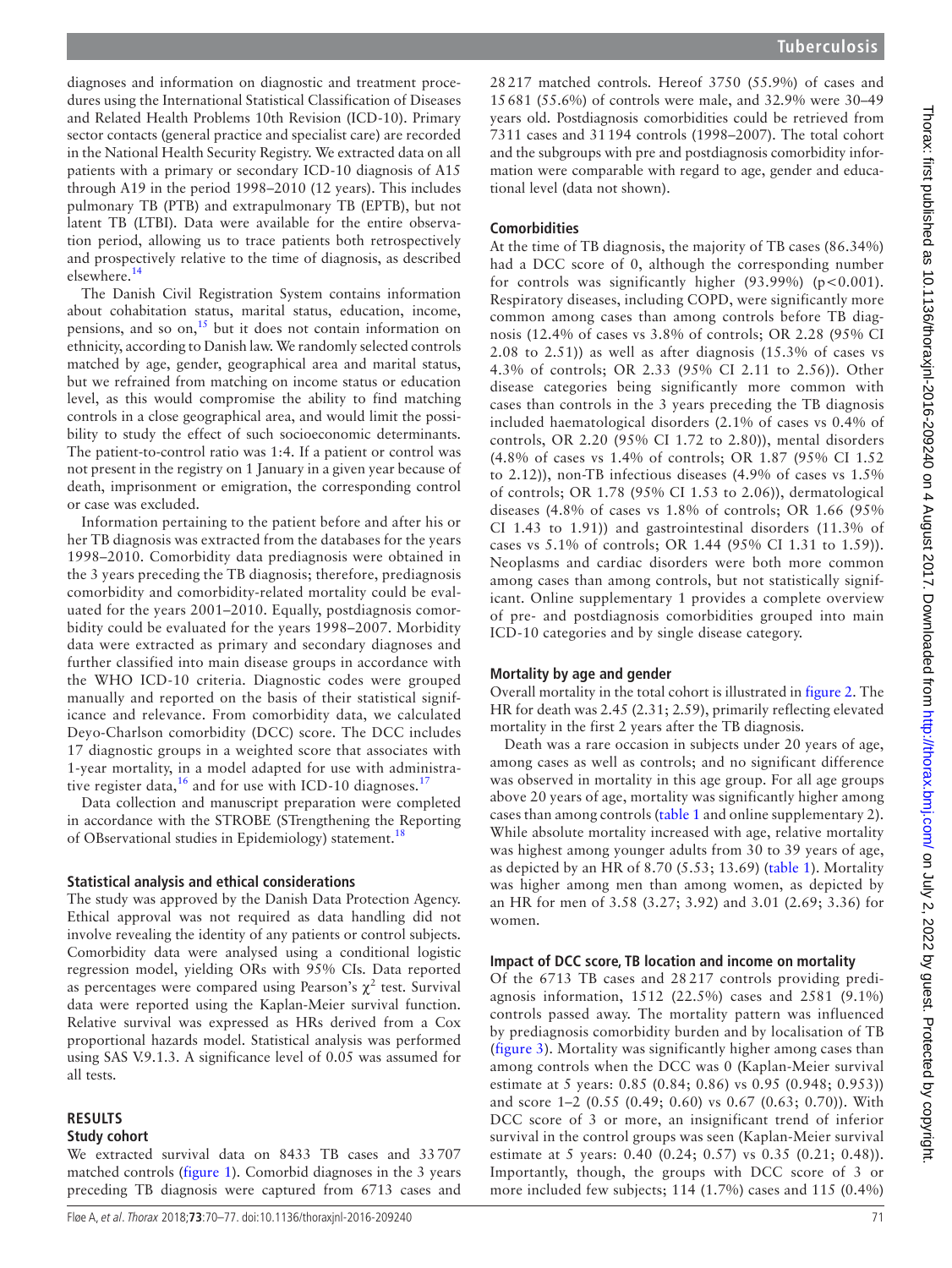

<span id="page-2-0"></span>**Figure 1** Inclusion of patients with TB and matched controls for survival and comorbidity analyses. ICD-10, International Statistical Classification of Diseases and Related Health Problems 10th Revision.

controls. Compared with controls, mortality was significantly increased for all forms of TB ([figure](#page-5-0) 3 and [table](#page-6-0) 2). Adjusting for DCC score did not change this correlation significantly; DCC-adjusted HR was 3.36 (3.11; 3.64) for PTB, 1.84 (1.48; 2.30) for EPTB and 15.30 (6.34; 36.93) for central nervous system (CNS) TB. A Cox proportional hazards analysis performed only on TB cases confirmed that CNS TB carried significantly elevated mortality, while EPTB carried significantly lower mortality than PTB ([table](#page-6-0) 2). Additionally, this analysis confirmed DCC score, age and male gender as risk factors for mortality, while increasing income was associated with reduced mortality.

# **Cause of death**

Information on cause of death was available for 1500 cases and 2565 controls who died during follow-up. Non-pulmonary cancer was the leading cause of death in both groups, although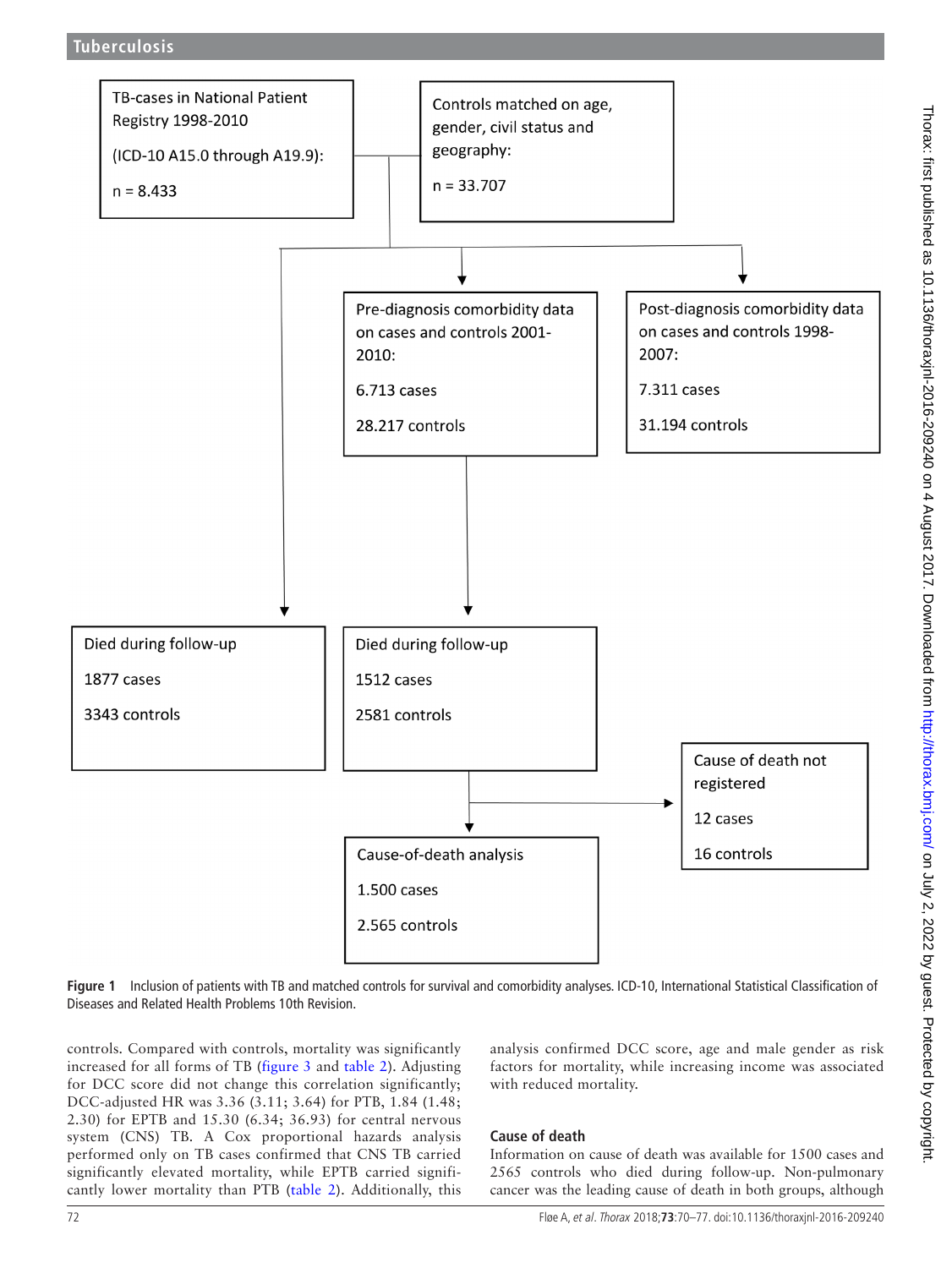

<span id="page-3-0"></span>**Figure 2** Kaplan-Meier survival curve (left vertical axis) and number of TB cases and matched controls (right vertical axis) up to 12 years after TB diagnosis or enrolment as controls. Case: TB case with an ICD-10 (International Statistical Classification of Diseases and Related Health Problems 10th Revision) diagnosis in the spectrum A15 through A19 in 1998–2010. Control: Matched controls, matched on age, gender, civil status and geography.

it was significantly more common among controls than among cases [\(table](#page-6-1) 3). Among TB cases, non-pulmonary cancers were followed by COPD (including exacerbations), TB and lung cancer as most common causes of death. COPD, TB and lung cancer were all significantly more common causes of death among TB cases than among controls.

## **Discussion**

We have here presented the findings from a national, retrospective, register-based study reporting on comorbidities, survival and causes of death among Danish patients with TB and matched controls. We found that comorbidities were more common among patients with TB than among matched controls, before as well as after the TB diagnosis. The most frequently reported comorbidities were respiratory diseases, which were significantly more common among patients with TB than among matched controls. Overall survival was inferior for TB cases compared with matched controls. Absolute mortality increased with increasing number of comorbidities and with increasing age; but high relative differences were observed for patients with a low comorbid burden as well as for younger adults. Non-pulmonary cancers were the most common causes of death among patients with TB as well as controls. These were followed by COPD, TB and lung cancer as most common causes of death among patients with TB, and by stroke, heart disease and lung cancer among controls.

The higher frequency of respiratory diseases among patients with TB in the 3 years preceding the TB diagnosis needs some consideration. Respiratory diseases included COPD and asthma, but also pneumonia; in some cases the latter may be the initial presentation of what later turns out to be PTB. Nevertheless, as can be calculated from online [supplementary 1,](https://dx.doi.org/10.1136/thoraxjnl-2016-209240) respiratory diseases remained substantially more common among TB cases than among controls after exclusion of pneumonia diagnoses. To a large extent, this probably reflects shared risk factors, most importantly tobacco smoking. Smoking significantly increases the risk of MTB infection as well as the risk of active TB.[19](#page-7-15) Impaired ability of alveolar macrophages to control intracellular MTB growth in smokers may partly explain this finding. $^{20}$  $^{20}$  $^{20}$ Furthermore, increasing evidence supports that COPD is a risk factor for TB beyond what is explained by smoking patterns<sup>21 22</sup>; hence, several studies find that the risk of TB is especially elevated in patients receiving high-dose inhaled corticosteroids.[22 23](#page-7-18) However, careful attention should be paid to the fact that high-dose steroids are primarily dispensed to those with severe COPD and, also, prescription of steroids may in some cases be commenced on basis of increasing pulmonary symptoms that would later turn out to be caused by co-occurring TB.

Other disease groups that were seen more commonly among patients with TB included gastrointestinal diseases, skin diseases and, to a lesser extent and non-significantly, malignancies. Several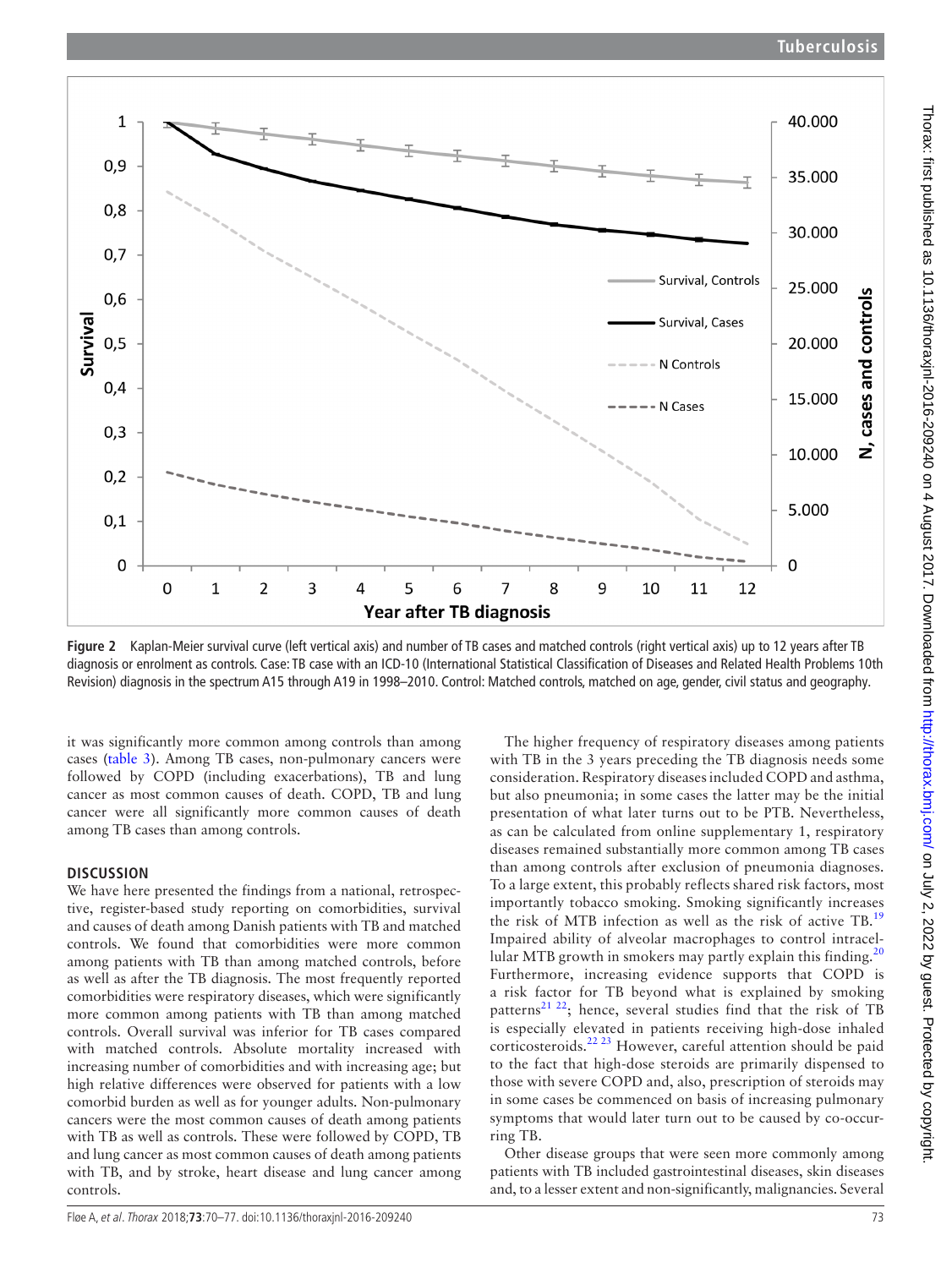<span id="page-4-0"></span>**Table 1** Share of cases and controls who died during follow-up by age and gender groups and by clinical presentation of TB, and corresponding hazard rates of mortality

|                           | Case |                | Control |                |       |               |
|---------------------------|------|----------------|---------|----------------|-------|---------------|
|                           | N    | Share dead (%) | N       | Share dead (%) | HR    | 95% CI        |
| Age group (years)         |      |                |         |                |       |               |
| $0 - 9$                   | 374  | 0.5            | 1609    | 0.2            | 2.84  | (0.47; 17.03) |
| $10 - 19$                 | 459  | 0.7            | 2116    | 0.2            | 4.09  | (0.83; 20.30) |
| $20 - 29$                 | 786  | 1.7            | 3474    | 0.3            | 7.51  | (2.98; 18.88) |
| $30 - 39$                 | 1137 | 5.1            | 4883    | 0.6            | 8.70  | (5.53; 13.69) |
| $40 - 49$                 | 1139 | 14.0           | 4747    | 2.8            | 5.85  | (4.60; 7.44)  |
| $50 - 59$                 | 944  | 27.6           | 3813    | 6.1            | 5.68  | (4.71; 6.85)  |
| $60 - 69$                 | 737  | 40.8           | 3010    | 12.5           | 4.34  | (3.68; 5.11)  |
| $70 - 79$                 | 723  | 56.0           | 2911    | 30.0           | 2.61  | (2.29; 2.96)  |
| $80+$                     | 414  | 74.6           | 1654    | 55.6           | 2.00  | (1.73; 2.31)  |
| Gender                    |      |                |         |                |       |               |
| Male                      | 3750 | 24.8           | 15681   | 9.7            | 3.58  | (3.27; 3.92)  |
| Female                    | 2963 | 19.6           | 12536   | 8.4            | 3.01  | (2.69; 3.36)  |
| TB localisation           |      |                |         |                |       |               |
| Pulmonary TB              | 5336 | 23.7           | 21136   | 9.7            | 3.55  | (3.28; 3.83)  |
| <b>Extrapulmonary TB</b>  | 1064 | 12.7           | 4219    | 7.5            | 2.01  | (1.62; 2.49)  |
| Central nervous system TB | 106  | 26.4           | 421     | 2.9            | 15.76 | (6.88; 36.09) |
| All(N)                    | 6713 |                | 28217   |                |       |               |

mechanisms may explain these findings, and the causality is not always obvious as TB may give rise to symptoms several months before it is diagnosed. $^{24}$  All the above-mentioned ICD-10 diagnosis groups may lead to immune suppression, either by the disease mechanism per se or because of the use of immunosup-pressive treatment, including corticosteroids.<sup>[25](#page-7-20)</sup> The diagnosis groups may, however, also represent shared risk factors as is also the case with regard to respiratory diseases; for example, smoking increases the risk of many non-pulmonary cancers as well as diseases like rheumatoid arthritis.<sup>26</sup> Endocrine diseases, mainly diabetes mellitus, were also more common among TB cases than among controls. Diabetes is a well-known risk factor for active  $TB^{27}$  as well as for reactivation of LTBI.<sup>28</sup> There may also be a confounding effect of higher diabetes risk among socially marginalised citizens who are also at risk of TB.<sup>[29](#page-7-24)</sup> The same pattern applies to alcohol abuse, which implies an elevated risk of  $TB<sub>1</sub><sup>30</sup>$  which is also likely an effect of a compromised adaptive immune response.<sup>[31](#page-7-26)</sup> Although studies in mice support a real, increased risk of progression to active TB with increased alcohol consumption, $32$  alcohol abuse is also tightly related to social marginalisation and population groups with a high incidence of TB. In the ICD-10 classification system, alcohol abuse is grouped under mental disorders. In our study, mental disorders were also significantly over-represented among TB cases, and alcohol abuse constituted the most prevalent single diagnosis in this group. Alcohol abuse, however, may also affect other disease categories. For example, the elevated prevalence of gastrointestinal diseases may reflect liver disease due to alcohol abuse.

Overall mortality was increased among patients with TB, illustrated by an HR of 2.45. This is in accordance with previous studies from high-income countries<sup>[33 34](#page-7-28)</sup> which have also found that risk factors for mortality include non-infective comorbidi-ties, sputum smear positivity and alcohol or substance abuse.<sup>[34](#page-7-29)</sup> In the present study, the comorbidity burden, as assessed by the DCC score, significantly impacted mortality. With a low

comorbidity burden, overall mortality was low, but significantly higher among TB cases than among controls. This calls for consideration; it may to some extent represent mortality from TB, primarily among socially marginalised citizens who may present late for treatment. In the group with a high DCC score, overall survival was poor, and not significantly different between cases and controls. This group probably included a number of patients with malignant diseases or other life-threatening disease who may develop TB due to compromised immunity. Also, the thorough diagnostic procedures applied to patients in whom cancers are suspected may increase the detection rate of TB in late disease stages, which would skew TB cases towards the more seriously ill patient categories. When applying the DCC, it should be noted that HIV infection per se does not yield a high score, while AIDS yields a high DCC score. As TB is an AIDS-defining disease, any HIV-infected patient with TB would end up with a high DCC score. Though this is a serious situation, such patients may have a better prognosis than patients with a high score due to malignant diseases, and so on, and this may contribute to the trend towards better survival among patients with TB in this group. On the other hand, HIV TB is a rare manifestation in Denmark, with a median of nine reported cases per year during the study period.<sup>[35](#page-7-30)</sup>

We observed a strikingly impaired survival among TB cases under 40 years of age; and when considering TB cases alone, increasing income was significantly associated with improved survival. It is well known that TB is especially a concern among younger, socially marginalised citizens, among whom high degree of clustering is seen due to active transmission.<sup>[36](#page-7-31)</sup> Our findings suggest that also mortality is a serious concern in these groups, and it can be speculated that a large fraction of the 12% of deaths among TB cases, where TB was reported as the cause of death, happened in these groups. Further studies of the risk for directly TB-related death among different age groups and socioeconomic categories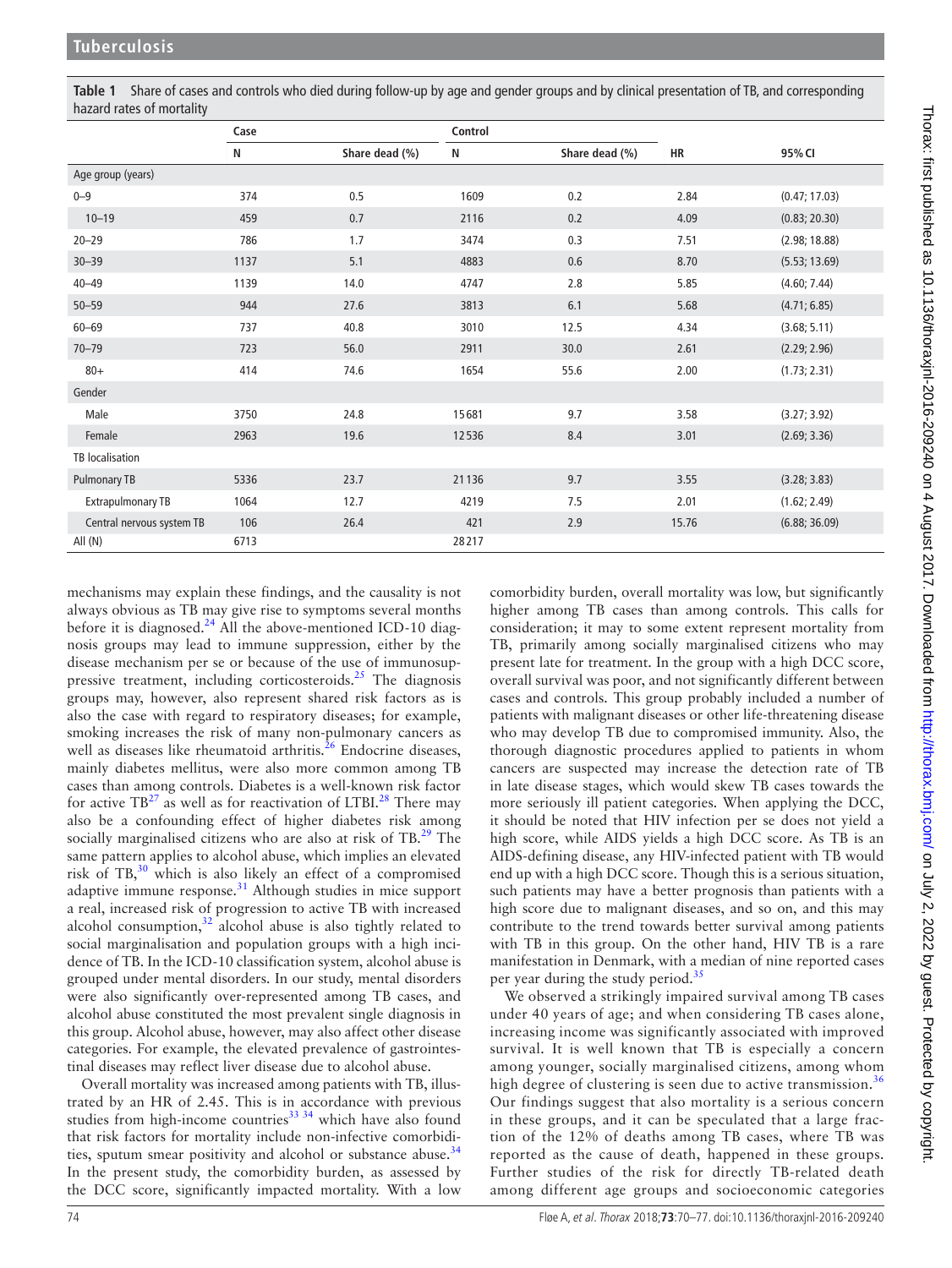# **Tuberculosis**



<span id="page-5-0"></span>**Figure 3** Kaplan-Meier survival curves for TB cases and matched controls, stratified by DCC score based on information in the 3 years preceding TB diagnosis or enrolment as control (A) and stratified by localisation of TB disease (B). Vertical bars represent 95% CIs. In panel B, case-to-control differences were significant within all three disease groups. CNS, central nervous system; DCC, Deyo-Charlson comorbidity; EPTB, extrapulmonary TB; PTB, pulmonary TB.

would definitely improve our understanding of the risk of unfavourable outcomes in specific patient groups with TB, as would further studies of short and long-term mortality and corresponding causes of death.

In our study, CNS TB accounted for 1.6% of TB cases. In keeping with previous studies, $37$  CNS TB cases carried substantially higher mortality than PTB and EPTB, underscoring the severe nature of this disease. PTB carried higher mortality than EPTB, which may reflect an age effect, as well as a tendency towards higher risk of PTB among patients with TB in socially marginalised high-risk groups.<sup>[36](#page-7-31)</sup>

Our study was register based and has limitations with regard to the data acquired. First, by extracting TB cases from registered diagnoses, we relied upon correct reporting of diagnoses from clinicians, as the registries do not contain clinical or

microbiological information that could be used to validate the diagnoses. In the National TB Register (Statens Serum Institut, Copenhagen), 5594 TB cases were reported during the study period. $35$  This gap may be explained by false positive diagnoses in our cohort as well as by under-reporting in the national TB register. In comparable countries, previous studies have found under-reporting of TB in the range of  $7\%-27\%$ .<sup>3839</sup> A previous study evaluated the NPR diagnoses of TB and found that the diagnoses had sufficient predictive value (positive predictive value), $^{40}$  but in view of the gap demonstrated here, a study evaluating patient records for non-reported patients with a TB diagnosis could put a light on risk factors for under-reporting, as well as on specific mortality patterns in this group. Second, it may be argued that our data do not represent current trends as our study period ended in 2010. However, trends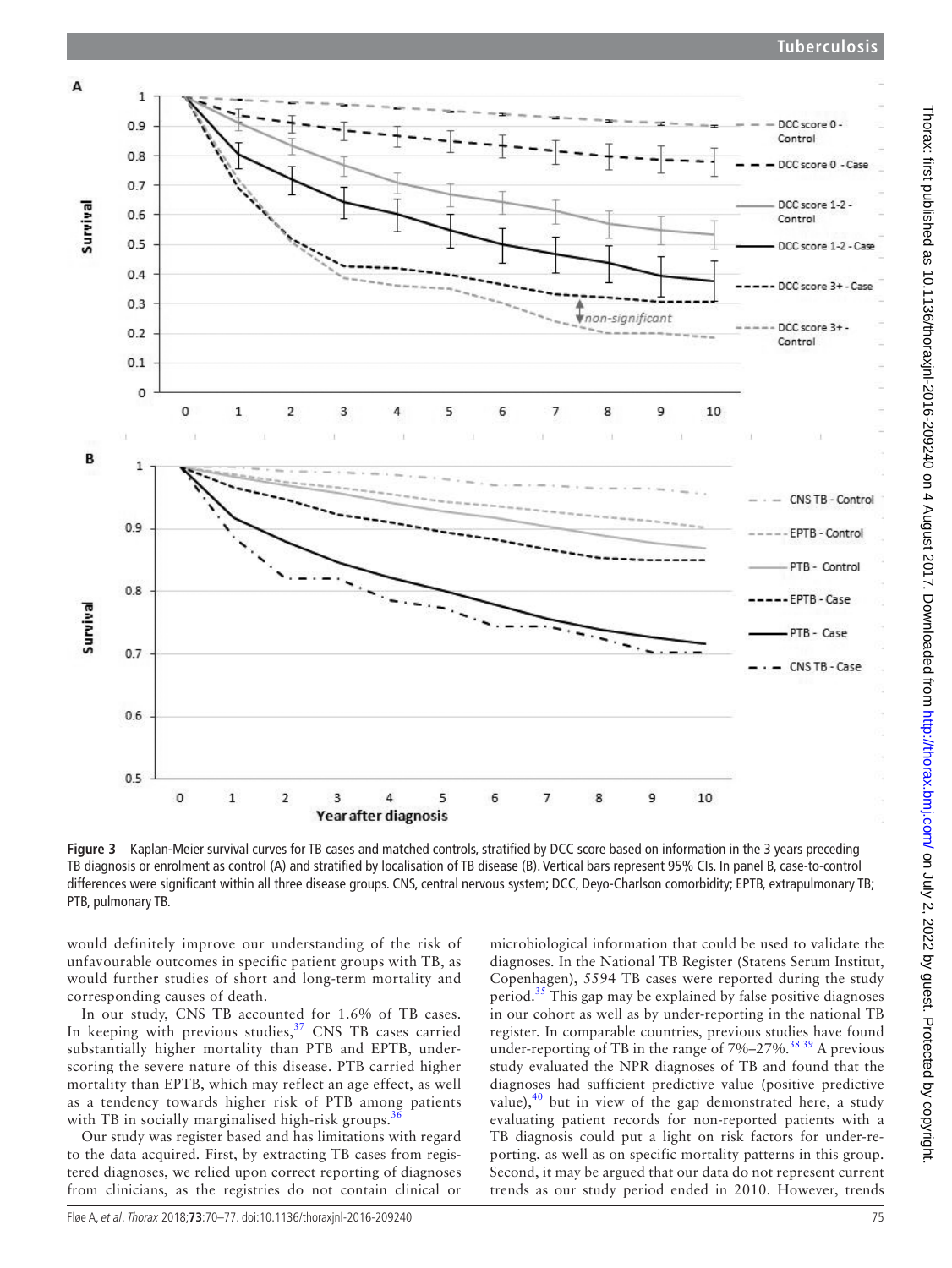|                                                      | Crude HR | 95% CI       | <b>Adjusted HR</b> | 95% CI       |
|------------------------------------------------------|----------|--------------|--------------------|--------------|
| Localisation of TB                                   |          |              |                    |              |
| Pulmonary TB                                         | Ref      |              | Ref                |              |
| Central nervous system TB                            | 1.19     | (0.80; 1.76) | 1.78               | (1.19; 2.66) |
| <b>Extrapulmonary TB</b>                             | 0.53     | (0.44; 0.64) | 0.59               | (0.49; 0.72) |
| Deyo-Charlson comorbidity index (per point increase) | 1.36     | (1.31; 1.42) | 1.27               | (1.21; 1.34) |
| Male gender                                          | 1.28     | (1.14; 1.43) | 1.47               | (1.31; 1.65) |
| Age (per year increase)                              | 1.06     | (1.06; 1.07) | 1.06               | (1.06; 1.07) |
| Income (per log increase)                            | 0.97     | (0.93; 1.01) | 0.83               | (0.79; 0.87) |

<span id="page-6-0"></span>**Table 2** Crude and adjusted HR for death among Danish patients with TB by localisation of TB disease. The adjusted HR included comorbidity (by Deyo-Charlson comorbidity score), gender, age and income as explanatory variables in a multiple Cox proportional hazards model

in TB prevalence have not changed significantly in Denmark since  $2010$ ,<sup>35</sup> and we are therefore inclined to believe that the utilisation of a 12-year study period eliminates year-toyear fluctuations in TB patterns. Third, a common pitfall in case–control studies is the presence of cases among controls. With a TB incidence of 6.5 per 100 000/year in Denmark, we consider the risk of non-reported TB cases in the control group to be very low. Nevertheless, we did find a single patient in the control group who was reported to die from TB. From our register-based data, it is not possible to determine if this represented a non-reported TB case or a wrongly reported cause of death. Fourth, we matched cases and controls on age, gender, civil status and geography. It can be argued that matching on education, income or other socioeconomic factors would allow for a more precise estimation of TB-related risk factors; however, this would also refrain us from analysing income as

a risk factor for death, and to discuss the importance of socioeconomic effects on TB-related mortality.

In conclusion, we demonstrate that overall survival of Danish patients with TB is severely inferior to that of matched controls. The relative risk of dying after a TB diagnosis is elevated in particular among younger adults and among those with a low comorbidity burden, while the absolute risk of death increases with age and comorbidity burden. The fact that the TB disease remains a common cause of death among Danish patients with TB underscores the importance of continuing focus on early case finding and treatment, even in low-burden, high-income countries.

## **Conclusion**

Mortality is high among patients with TB, also among younger patients and those with a low comorbidity burden. TB itself is a common cause of death.

<span id="page-6-1"></span>

| Causes of death among cases and controls who died during follow-up<br>Table 3                    |                |           |                |              |           |                |         |
|--------------------------------------------------------------------------------------------------|----------------|-----------|----------------|--------------|-----------|----------------|---------|
|                                                                                                  | Case           |           |                | Control      |           |                |         |
| Group                                                                                            | n              | Share (%) | Rank           | n            | Share (%) | Rank           | p Value |
| Cancer, others                                                                                   | 207            | 13.81     | 1              | 505          | 19.70     | 1              | < 0.001 |
| COPD                                                                                             | 202            | 13.48     | $\overline{2}$ | 130          | 5.07      | 6              | < 0.001 |
| TB                                                                                               | 175            | 11.67     | 3              | $\mathbf{1}$ | 0.04      | 19             | < 0.001 |
| Lung cancer                                                                                      | 165            | 11.01     | 4              | 146          | 5.69      | 5              | < 0.001 |
| <b>Heart disease</b>                                                                             | 161            | 10.74     | 5              | 502          | 19.58     | $\overline{2}$ | < 0.001 |
| Others*                                                                                          | 141            | 9.41      | 6              | 353          | 13.77     | 3              | < 0.001 |
| Conditions related to alcohol abuse                                                              | 109            | 7.27      | $\overline{7}$ | 78           | 3.04      | 10             | < 0.001 |
| Stroke                                                                                           | 58             | 3.87      | 8              | 208          | 8.11      | $\overline{4}$ | < 0.001 |
| Found dead, unknown cause                                                                        | 45             | 3.00      | 9              | 128          | 4.99      | $\overline{7}$ | 0.003   |
| Pneumonia                                                                                        | 45             | 3.00      | 10             | 87           | 3.39      | 9              | 0.497   |
| Other infections (non-TB)                                                                        | 41             | 2.74      | 11             | 66           | 2.57      | 12             | 0.757   |
| Diabetes mellitus                                                                                | 34             | 2.27      | 12             | 55           | 2.15      | 13             | 0.796   |
| Interstitial lung diseases                                                                       | 32             | 2.13      | 13             | 16           | 0.62      | 18             | < 0.001 |
| Abdominal disorders                                                                              | 22             | 1.47      | 14             | 71           | 2.77      | 11             | 0.007   |
| Dementia                                                                                         | 14             | 0.93      | 15             | 88           | 3.43      | 8              | < 0.001 |
| Renal insufficiency                                                                              | 14             | 0.93      | 16             | 29           | 1.13      | 15             | 0.554   |
| Liver diseases, non-alcohol related                                                              | 11             | 0.73      | 17             | 25           | 0.98      | 16             | 0.429   |
| Haematological diseases                                                                          | 9              | 0.60      | 18             | 21           | 0.82      | 17             | 0.432   |
| Neurology (non-stroke)                                                                           | $\overline{7}$ | 0.47      | 19             | 54           | 2.11      | 14             | < 0.001 |
| Substance abuse                                                                                  | 7              | 0.47      | 20             | 1            | 0.04      | 20             | 0.003   |
| *Others included a number of different causes of death, each representing a low absolute number. |                |           |                |              |           |                |         |

\*Others included a number of different causes of death, each representing a low absolute number.